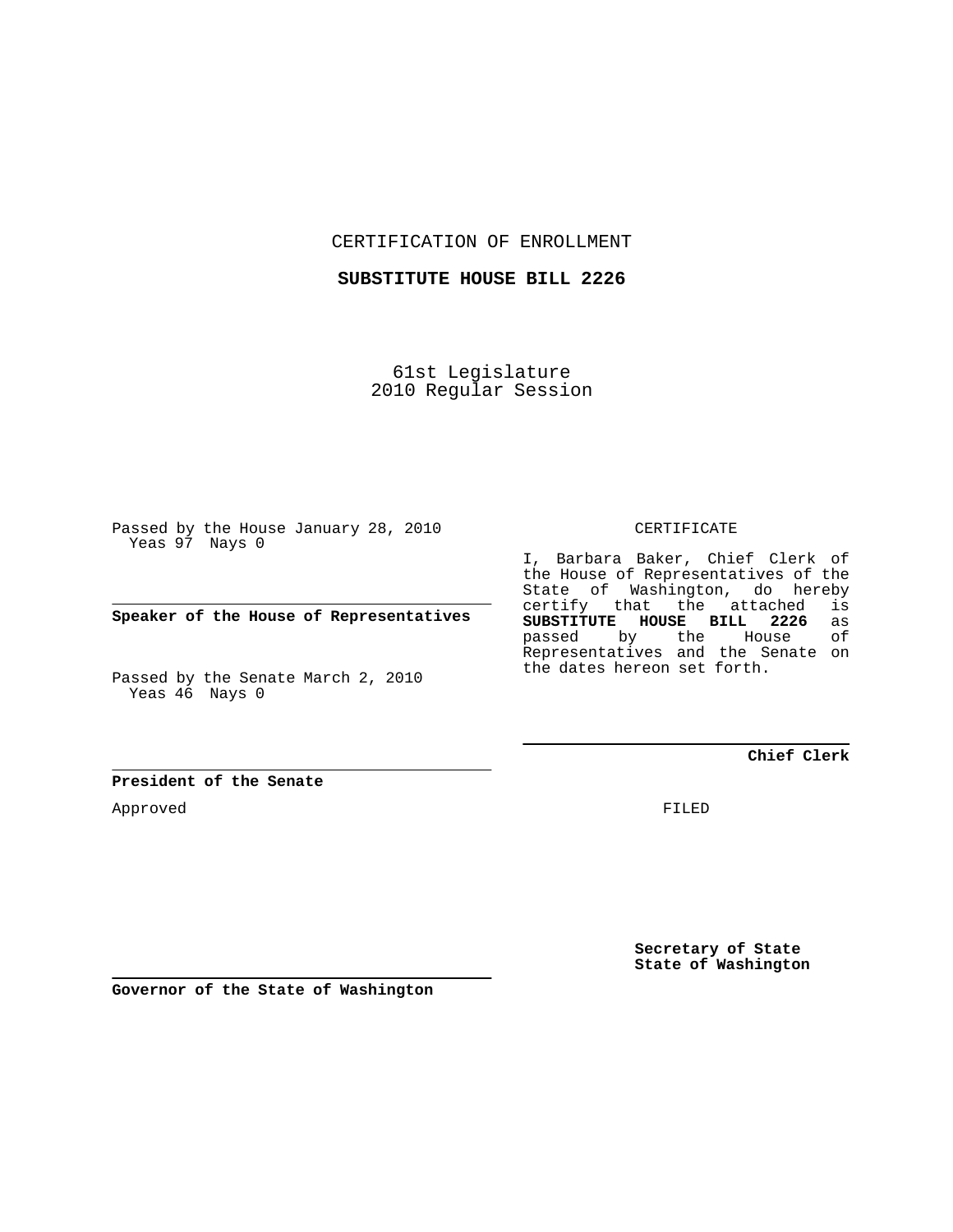## **SUBSTITUTE HOUSE BILL 2226** \_\_\_\_\_\_\_\_\_\_\_\_\_\_\_\_\_\_\_\_\_\_\_\_\_\_\_\_\_\_\_\_\_\_\_\_\_\_\_\_\_\_\_\_\_

\_\_\_\_\_\_\_\_\_\_\_\_\_\_\_\_\_\_\_\_\_\_\_\_\_\_\_\_\_\_\_\_\_\_\_\_\_\_\_\_\_\_\_\_\_

Passed Legislature - 2010 Regular Session

## **State of Washington 61st Legislature 2010 Regular Session**

**By** House Judiciary (originally sponsored by Representatives Orcutt, Blake, Maxwell, Williams, and Hope)

READ FIRST TIME 01/18/10.

 1 AN ACT Relating to issuing firearms certificates to retired law 2 enforcement officers; and amending RCW 36.28A.090.

3 BE IT ENACTED BY THE LEGISLATURE OF THE STATE OF WASHINGTON:

 4 **Sec. 1.** RCW 36.28A.090 and 2006 c 40 s 1 are each amended to read 5 as follows:

 6 (1) The purpose of this section is to establish a process for 7 issuing firearms certificates to residents of Washington who are 8 otherwise qualified retired law enforcement officers under the federal 9 law enforcement officers safety act of 2004 (118 Stat. 865; 18 U.S.C. 10 Sec. 926B and 926C) for the purpose of satisfying the certification 11 requirements contained in ((the federal law enforcement officers safety 12 act of 2004 (118 Stat. 865; 18 U.S.C. Sec. 926B and 926C))) that act.

13 (2) A retired law enforcement officer satisfies the federal 14 certification requirements if he or she possesses a valid firearms 15 qualification certificate that:

16 (a) Uses the model certificate created under subsection (4) of this 17 section;

18 (b) Provides that either a law enforcement agency or an individual 19 or entity certified to provide firearms training acknowledges that the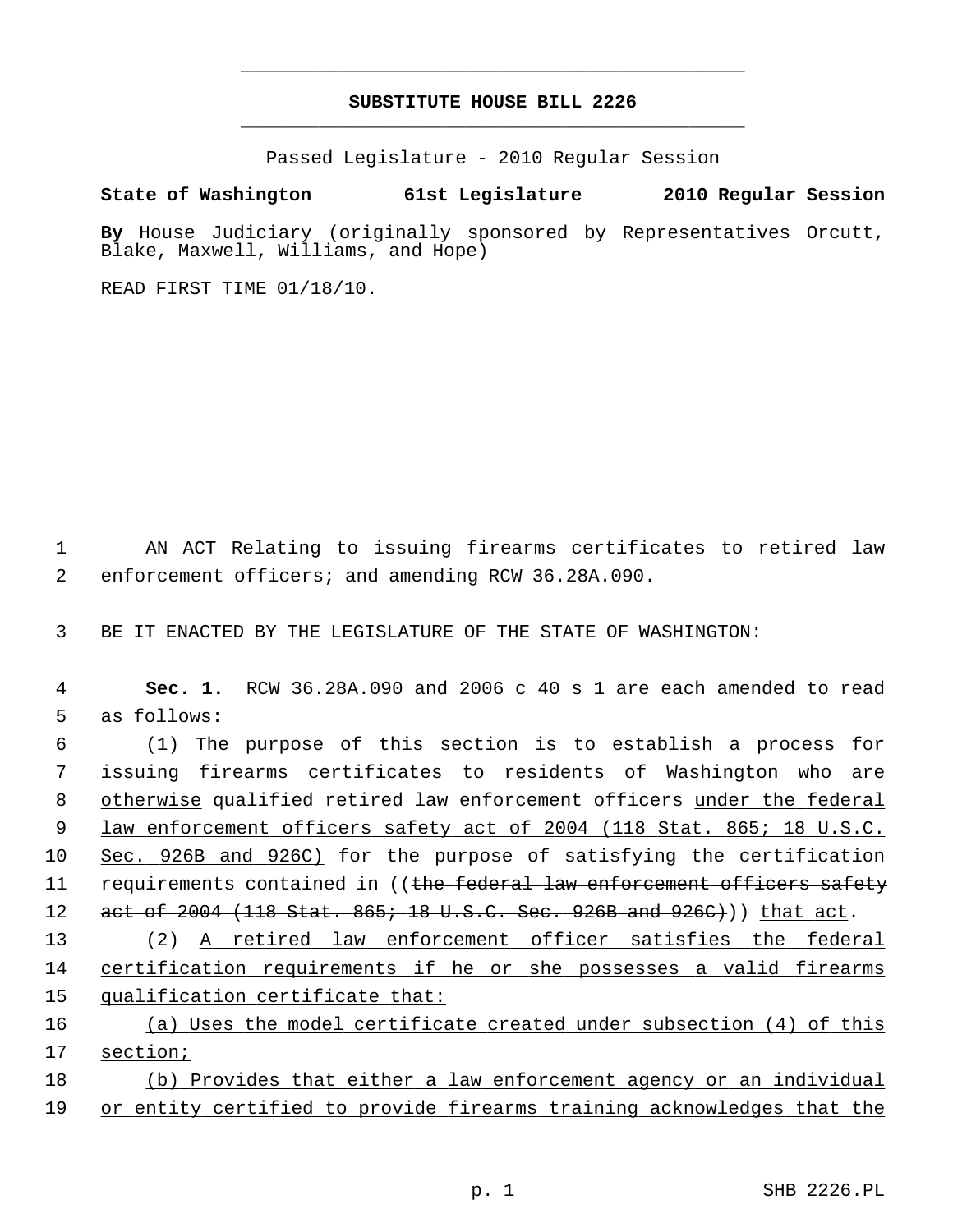bearer has been found qualified or otherwise found to meet the standards established by the criminal justice training commission for firearms qualification for the basic law enforcement training academy in the state; and (c) Complies with the time restrictions provided under subsection (3) of this section. (3) The firearms certificate is valid for a period of one year from the date that the law enforcement agency or individual or entity certified to provide firearms training determines that the bearer has been found qualified or otherwise found to meet the standards 11 established by the criminal justice training commission for firearms qualification for the basic law enforcement training academy in the state, and the certificate shall state the date the determination was made. (4) The Washington association of sheriffs and police chiefs shall

16 develop a model certificate that shall serve as the required firearms 17 qualification certificate ((form to be used by local law enforcement agencies when issuing firearms certificates to retired law enforcement 19 officers under this section)) once the certificate is valid pursuant to subsection (2) of this section. The association shall make the model certificate accessible on its web site. The model certificate shall state that the retired law enforcement officer bearing the certificate has been qualified or otherwise found to meet the standards established by the criminal justice training commission for firearms qualification for the basic law enforcement training academy in the state.

 (( $\left(43\right)$ ) A retired law enforcement officer who is a resident of Washington may apply for a firearms certificate with a local law enforcement agency. The local law enforcement agency may issue the firearms certificate to a retired law enforcement officer if the officer:

 $(a)$  Has been qualified or otherwise found to meet the standards established by the criminal justice training commission for firearms 33 qualifications for active law enforcement officers in the state; and

34 (b) Has undergone the same background check as required under RCW 9.41.070 and is not ineligible to possess a firearm under RCW 9.41.040 or  $9.41.045$ .

 $(4)$  The qualification required under [subsection]  $(3)(a)$  of this